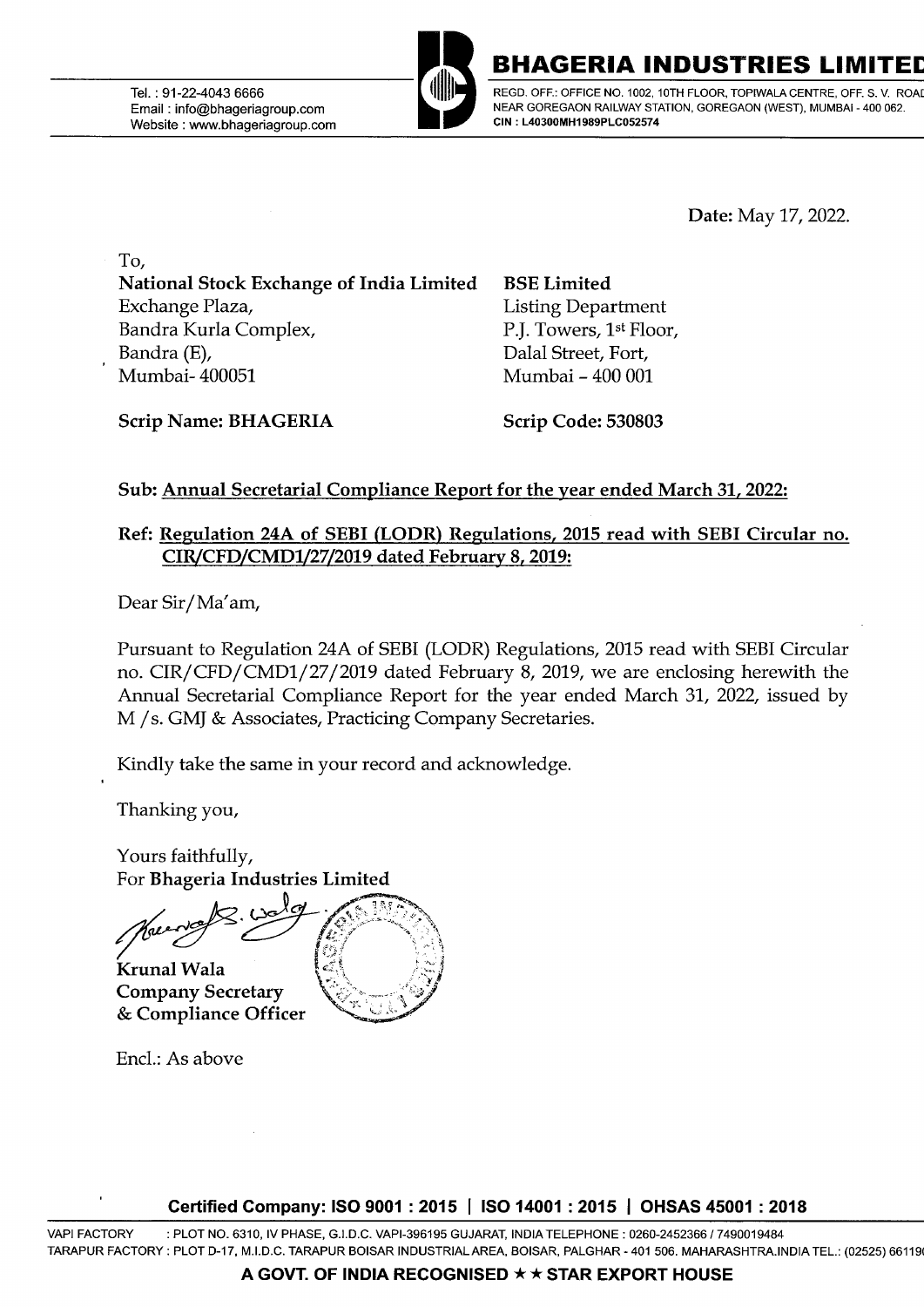

3rd & 4th Floor, Vaastu Darshan, 'B' Wing, Above Central Bank of India, Azad Road, Andheri (East), Mumbai - 400 069. Tel. No.: 6191 9293 Email : cs@gmJ.co.in

## **SECRETARIAL COMPLIANCE REPORT FOR THE FINANCIAL YEAR ENDED MARCH 31, 2022**

**To,** 

**BHAGERIA INDUSTRIES LIMITED**  Office No. 1002, 10<sup>th</sup> Floor, Topiwala Centre, Off. S.V. Road, Goregaon (West), Mumbai 400 062.

We **GMJ** & **Associates, Company Secretaries** have conducted the Secretarial Compliance Audit of the applicable SEBI Regulations and the circulars/ guidelines issued thereunder for the Financial Year ended March 31, 2022 of **Bhageria Industries Limited** ("the listed entity"). The audit was conducted in a manner that provided us a reasonable basis for evaluating the statutory compliances and expressing our opinion thereon.

We have examined:

- a) all the documents and records made available to us and explanation provided by the listed entity,
- b) the filings/ submissions made by the listed entity to the stock exchanges,
- c) website of the listed entity,
- d) any other document/ filing, as may be relevant, which has been relied upon to make this certification,

for the year ended 31.03.2022 ("Review Period") in respect of compliance with the provisions of:

- i. The Securities and Exchange Board of India Act, 1992 ("SEBI Act") and the Regulations, circulars, guidelines issued thereunder; and
- ii. The Securities Contracts (Regulation) Act, 1956 ("SCRA"), rules made thereunder and the Regulations, circulars, guidelines issued thereunder by the Securities and Exchange Board of India ("SEBI");



**Contd ... 2 ...**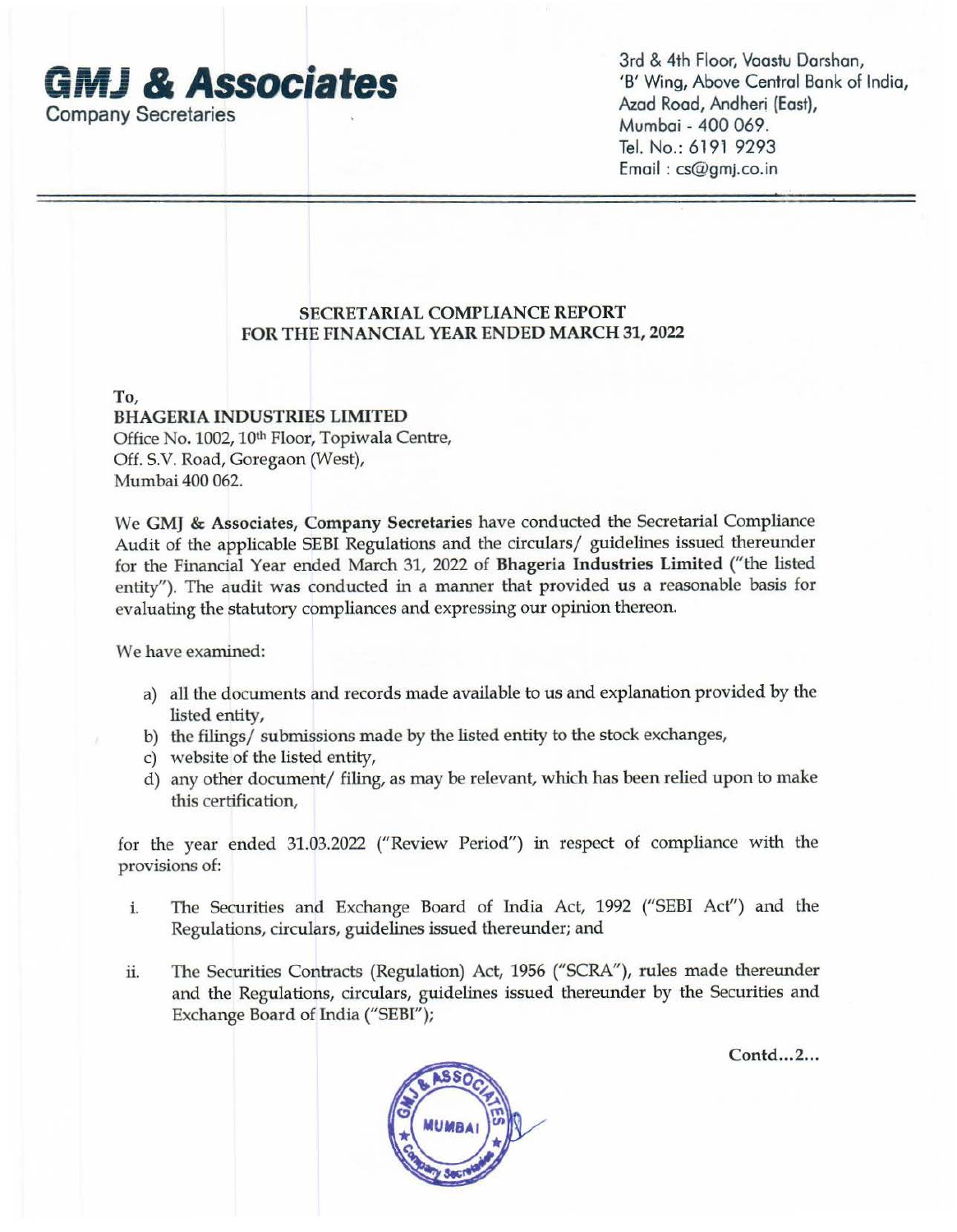~ftiJ *&* **Associates**  Company Secretaries

**... 2 ...** 

- iii. The following Regulations prescribed under The Securities and Exchange Board of India Act, 1992 ("SEBI Act") and the circulars/ guidelines issued thereunder, have been examined:
	- a) Securities and Exchange Board of India (Listing Obligations and Disclosure Requirements) Regulations, 2015;
	- b) Securities and Exchange Board of India (Issue of Capital and Disclosure Requirements) Regulations, 2018; (Not applicable to the company during the review period)
	- c) Securities and Exchange Board of India (Substantial Acquisition of Shares and Takeovers) Regulations, 2011;
	- d) Securities and Exchange Board of India (Prohibition of Insider Trading) Regulations, 2015;
	- e) Securities and Exchange Board of India (Buyback of Securities) Regulations, 2018; (Not applicable to the company during the review period)
	- f) Securities and Exchange Board of India (Share Based Employee Benefits and Sweat Equity) Regulations, 2021 [Formerly known as Securities and Exchange Board of India (Share Based Employee Benefits) Regulations, 2014]; (Not applicable to the company during the review period)
	- g) Securities and Exchange Board of India (Issue and Listing of Debt Securities) Regulations, 2008; (Not applicable to the company during the review period)
	- h) Securities and Exchange Board of India (Issue and Listing of Non-Convertible and Redeemable Preference Shares) Regulations, 2013; (Not applicable to the company during the review period)

Based on our examination and verification of the documents and records produced to us and according to the information and explanations given by the Company, we report that:-

- (a) The listed entity has complied with the provisions of the above Regulations and circulars/ guidelines issued thereunder.
- (b) The listed entity has maintained proper records under the provisions of the above Regulations and circulars/ guidelines issued thereunder insofar as it appears from our examination of those records.



**Contd ... 3 ...**